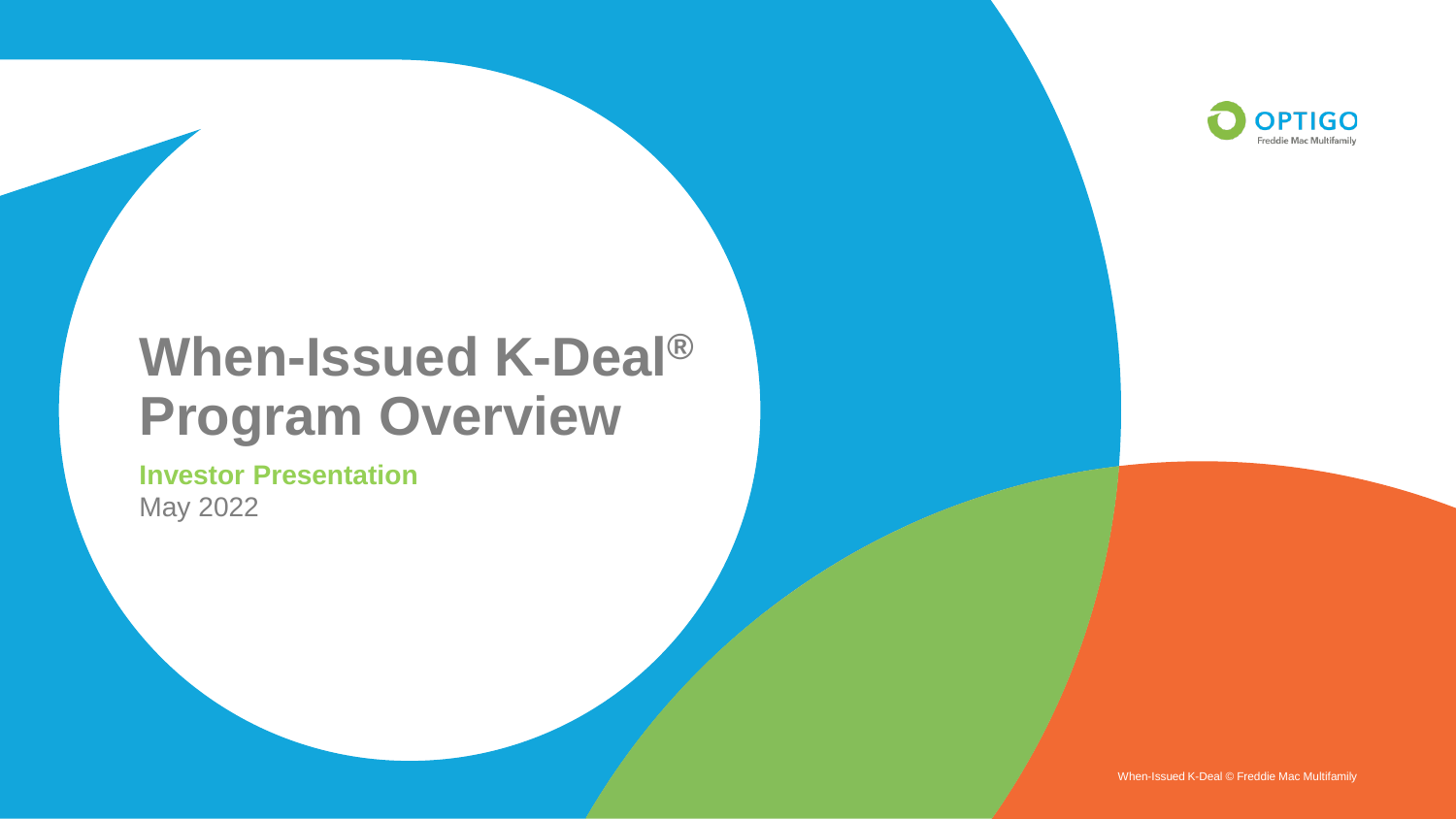<span id="page-1-0"></span>

# **When-Issued K-Deal (WI Trust)**

WI Trust certificates are bonds that offer investors a funded method to purchase certain K-Deal<sup>®</sup> certificates in advance of the K-Deal settlement, while earning a guaranteed coupon

# **What is the difference between our WI Trust certificates and a forward contract?**



Funded at WI settlement



Pays K-Deal returns from settlement



Tradeable in the Depository Trust Company (DTC)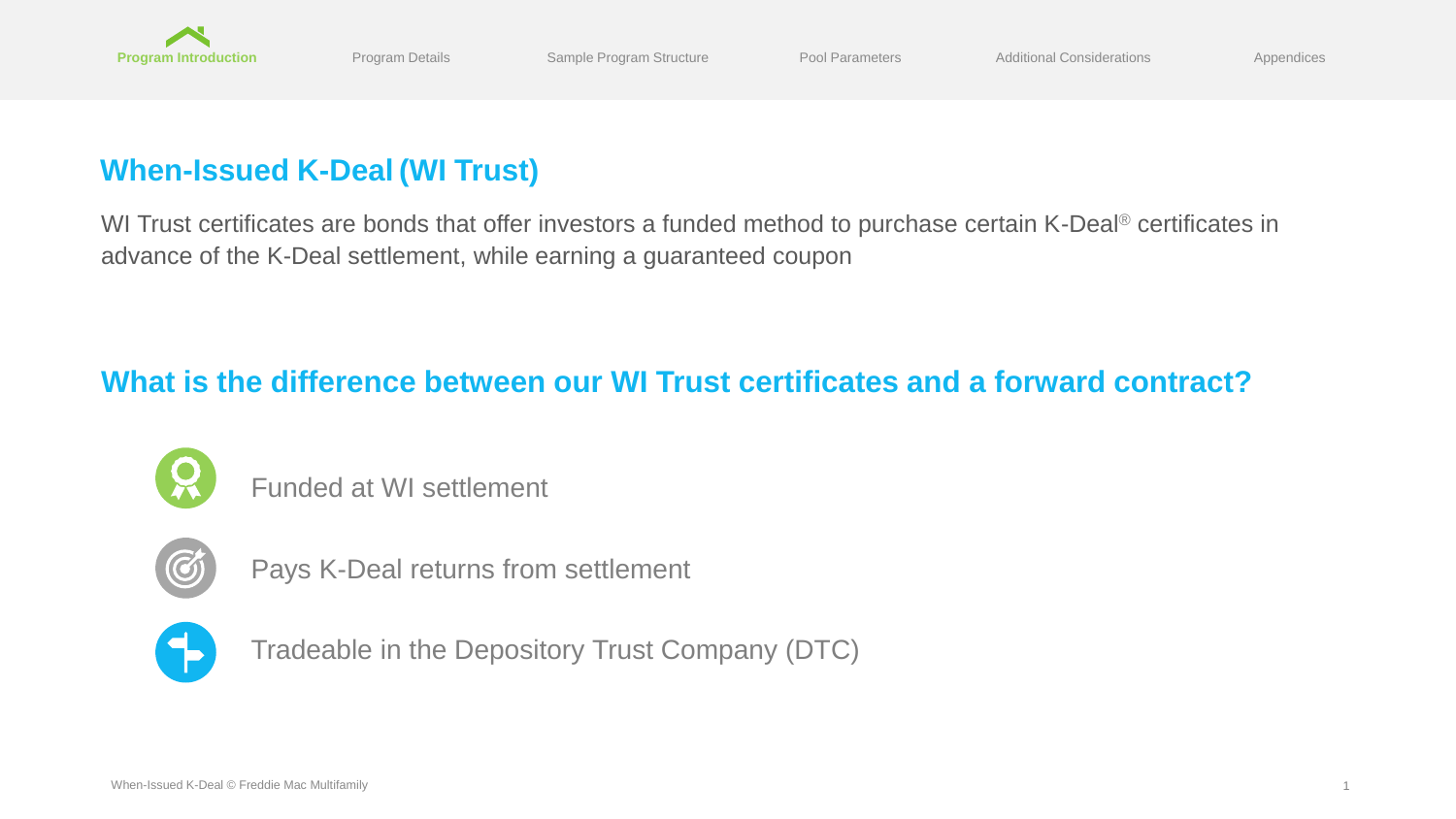

[Additional Considerations](#page-7-0)

### **What is a When-Issued K-Deal? Investor WI Trust** *Cash* **Freddie Mac K-Deal** *Cash* **K-Deal Certificates K-Deal Certificates** *Cash* **1-3 Months Pass Investor purchases bond (WI Trust certificate) Cash is placed in trust as collateral Cash is used to pay for K-Deal certificates** *Returns Investment Investment Returns*

*Investor owns WI Trust certificates which are now a pass-through for the referenced K-Deal certificates*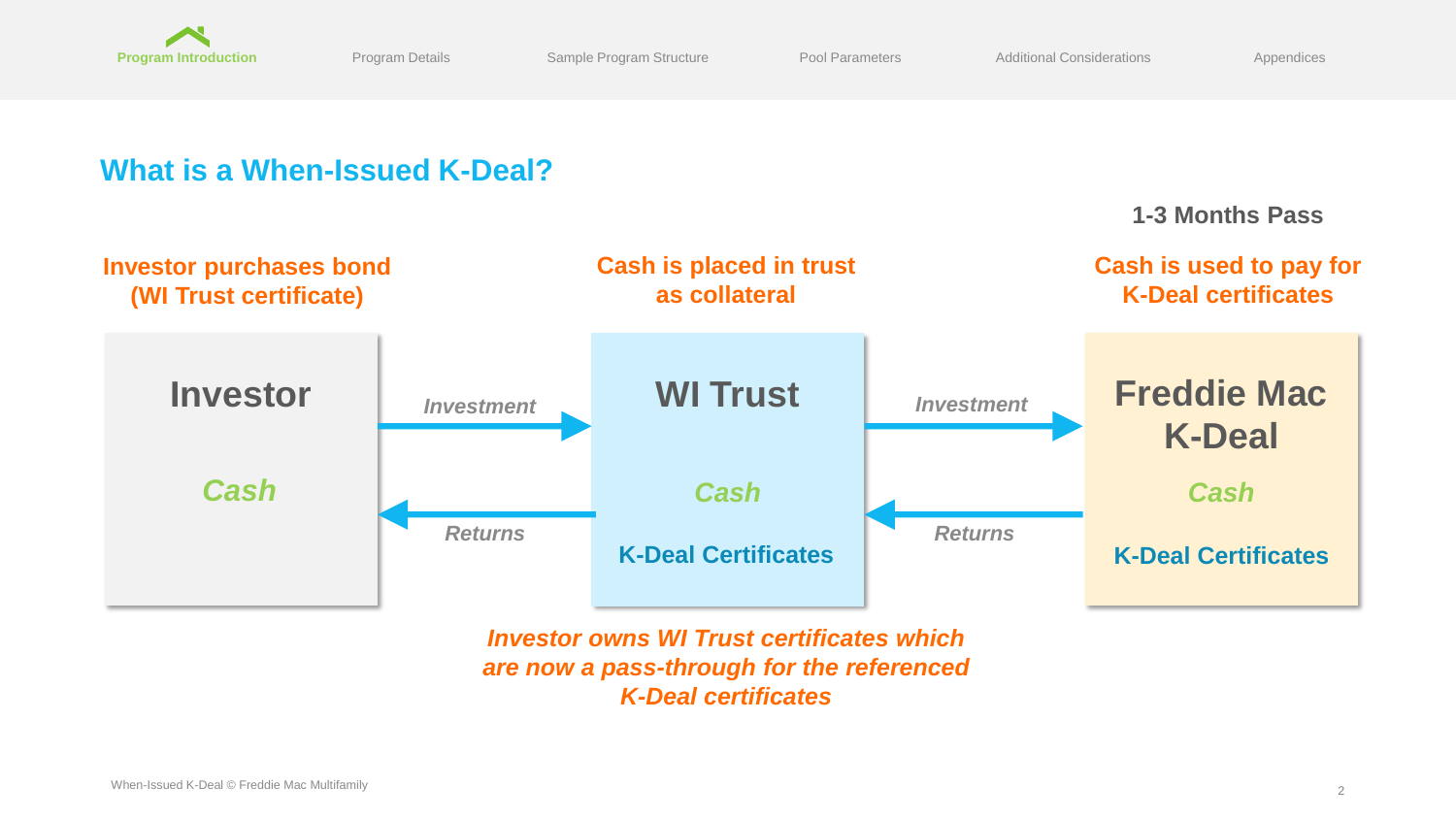

# **The When-Issued K-Deal program offers investors a funded way to purchase K-Deal certificates prior to K-Deal settlement**

- Investors purchase WI Trust certificates, which are backed by cash collateral for 90 days or less
- After the WI Trust settlement date and prior to the referenced K-Deal settlement (Pre-Transfer Period), investors of each class of WI Trust certificates earn a quaranteed fixed coupon amount
- When the referenced K-Deal settles (Subsequent Transfer Date), the WI Trust will replace its cash collateral with newly issued K-Deal certificates
- Because there are no loans referenced at the time of the WI Trust settlement, general pool parameters (as defined in the offering docs) will be provided to the investor at the time of WI K-Deal issuance
- At any point after the Subsequent Transfer Date, the investor may, but is not required to, exchange their WI Trust certificates and receive the underlying K-Deal certificates of the related class

### **Hypothetical WI K-Deal Timeline**

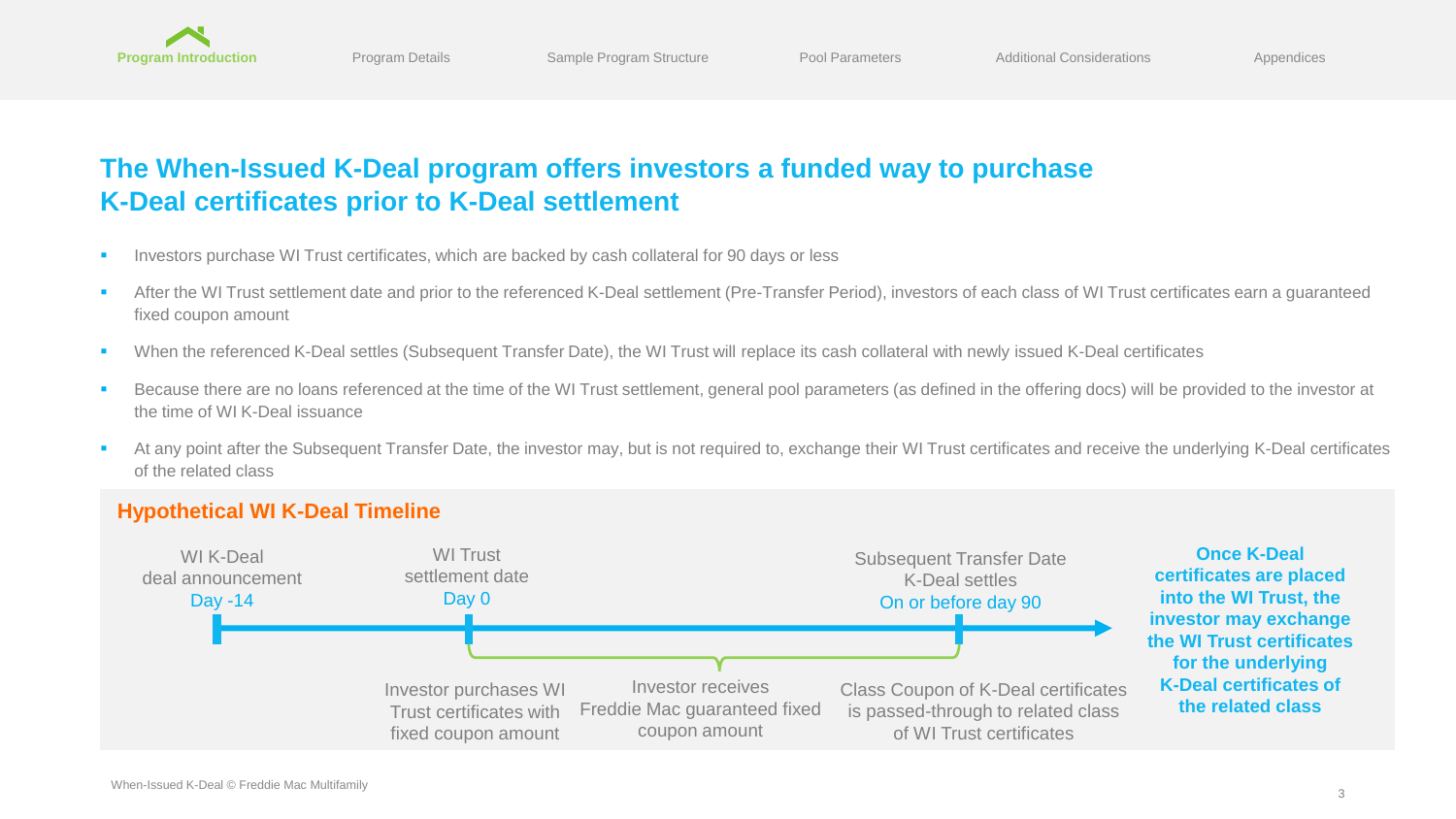<span id="page-4-0"></span>

# **WI K-Deal Program Details**

### **Sale to Investor**

WI Trust certificates are a funded investment that settles immediately after the WI K-Deal offering period

### **Features**

- The WI Trust certificates are tradeable shortly after pricing
- These are public securities backed by the Freddie Mac quarantee

### **Term**

Less than or equal to 10.25 years for 10-year fixed-rate K-Deals and 7.25 years for 7-year fixed-rate K-Deals

### **Coupon**

Initially fixed coupon amount, then pass-through of class coupon on related class of K-Deal certificates

### **Offered Classes**

- A-2 and/or A-M classes of 7- and 10-year fixed-rate K-Deals
- If multiple classes of WI Trust certificates are issued, cash is allocated separately and used to acquire the related class of K-Deal certificates

### **NRSRO Ratings**

- WI-A-2 offered certificates are expected to receive a credit rating of AAA based on the Freddie Mac guarantee only; the subsequent transferred K-Deal A-2 certificates will receive a AAA rating with ongoing surveillance
- WI-A-M certificates are not subject to any rating requirements, in line with current A-M certificates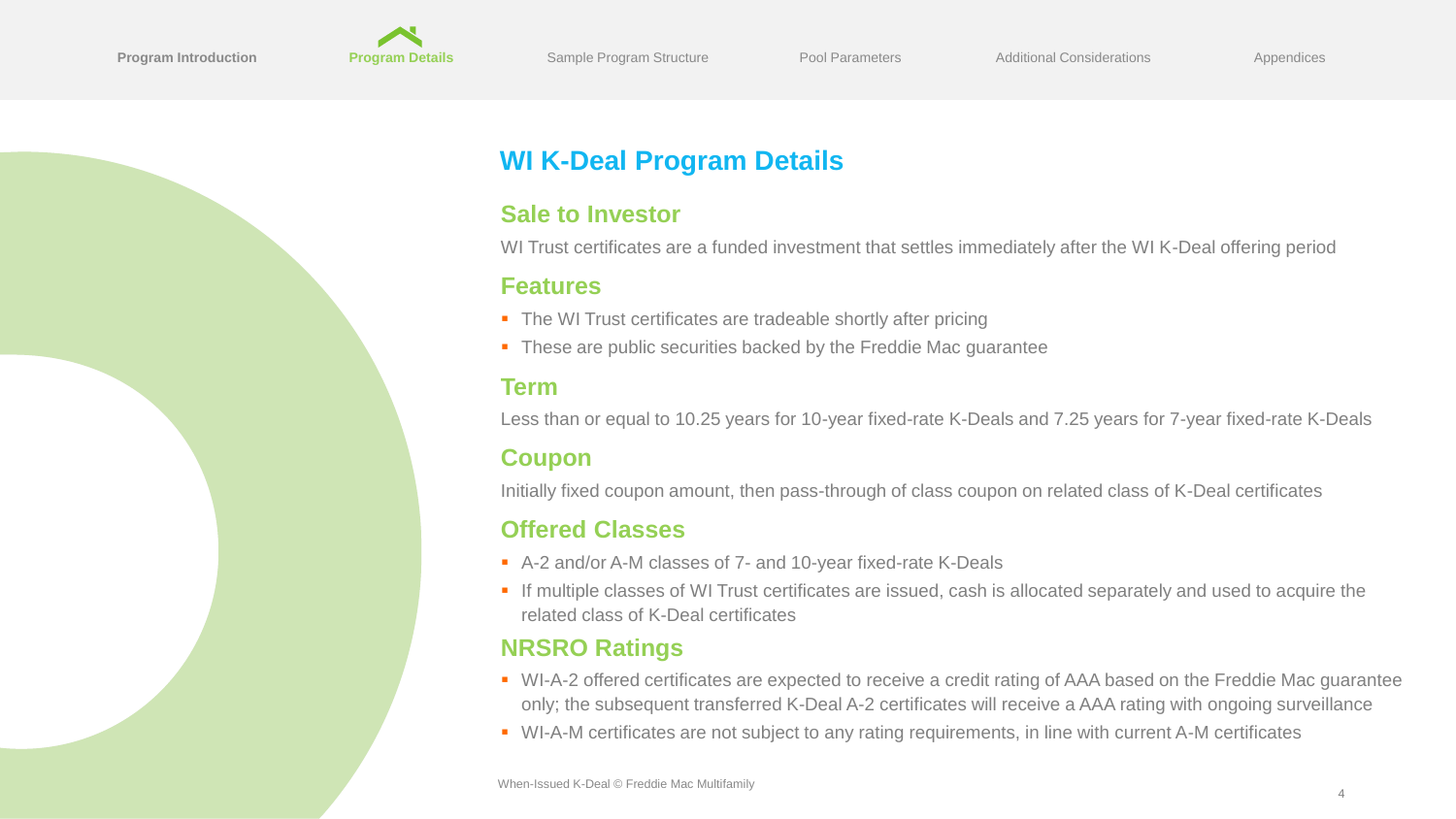<span id="page-5-0"></span>

### **Sample Program Structure<sup>1</sup>**

# **Forward Commitment**

# **Freddie Mac (Depositor, Administrator, Freddie Mac WI Trust Certificates Investors Cash Proceeds Obligation to acquire K-Deal certificates upon issuance**

- **Pre-Transfer Period**
- **Example 2** Freddie Mac quaranteed class coupon (WI CUSIPs acquired)

**Subsequent Transfer Date** 

■ One or more classes of referenced K-Deal certificates CUSIPs acquired

**Post Subsequent Transfer Date**

- Guarantee of pass-through payments from one or more classes of referenced K-Deal certificates
- Optional pro rata exchange of class of WI Trust certificates for corresponding class of K-Deal certificates (SPC CUSIPs)



<sup>&</sup>lt;sup>1</sup> This sample program structure is intended for informational purposes only and may differ from the program structure for a particular transaction. Please review the offering documents before making your investment decis <sup>2</sup> Wl Trust certificates issued pursuant to Master Trust Agreement and Terms Supplement.

When-Issued K-Deal © Freddie Mac Multifamily

**Guarantor and Trustee)**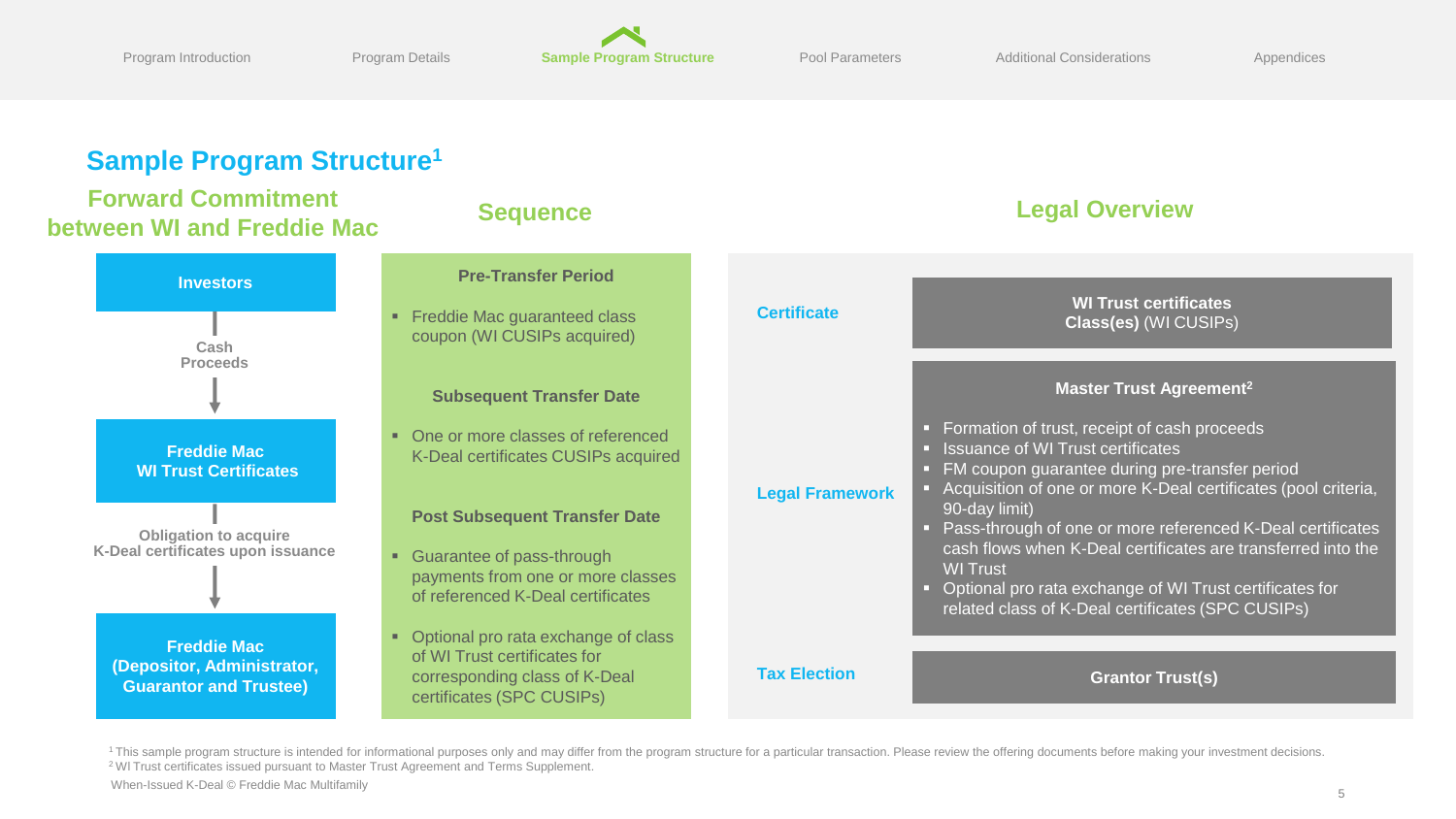

# <span id="page-6-0"></span>**Pool Parameters**

### **K-Deal collateral criteria<sup>1</sup> will generally include:**

- **Weighted Average DSCR > 1.35x**, though typical deals range between 1.40x and 1.50x
- **EXPEDENTIFY Weighted Average LTV < 73%**, though typical deals range between 69% and 71%
- **Example 10%** Student Housing Concentration < 10%, though typical deals < 5%
- **Example 10%**, though typical deals < 5%
- **EXECUTED Manufactured Housing Community < 15%**, though typical deals < 10%
- **Largest Loan or Crossed Loan Group Concentration < 15%**
- **Top 10 Loan Concentration < 65%**
- **WA Loan Seasoning < 9 months**
- **Standard Defeasance Call Protection ≥ 90%**

| WA LTV and DSCR for K-100 to K-130 <sup>2</sup> |               |                |  |  |
|-------------------------------------------------|---------------|----------------|--|--|
|                                                 | <b>WA LTV</b> | <b>WA DSCR</b> |  |  |
| <b>WA</b>                                       | 69%           | 1.64x          |  |  |
| Min                                             | 65%           | 1.40x          |  |  |
| <b>Max</b>                                      | 71%           | 2.12x          |  |  |

<sup>1</sup> The pool parameters for any particular deal may differ from the pool parameters outlined here. Please review the offering documents before making your investment decisions. <sup>2</sup> Future collateral characteristics may differ from historical averages.

<sup>6</sup> When-Issued K-Deal © Freddie Mac Multifamily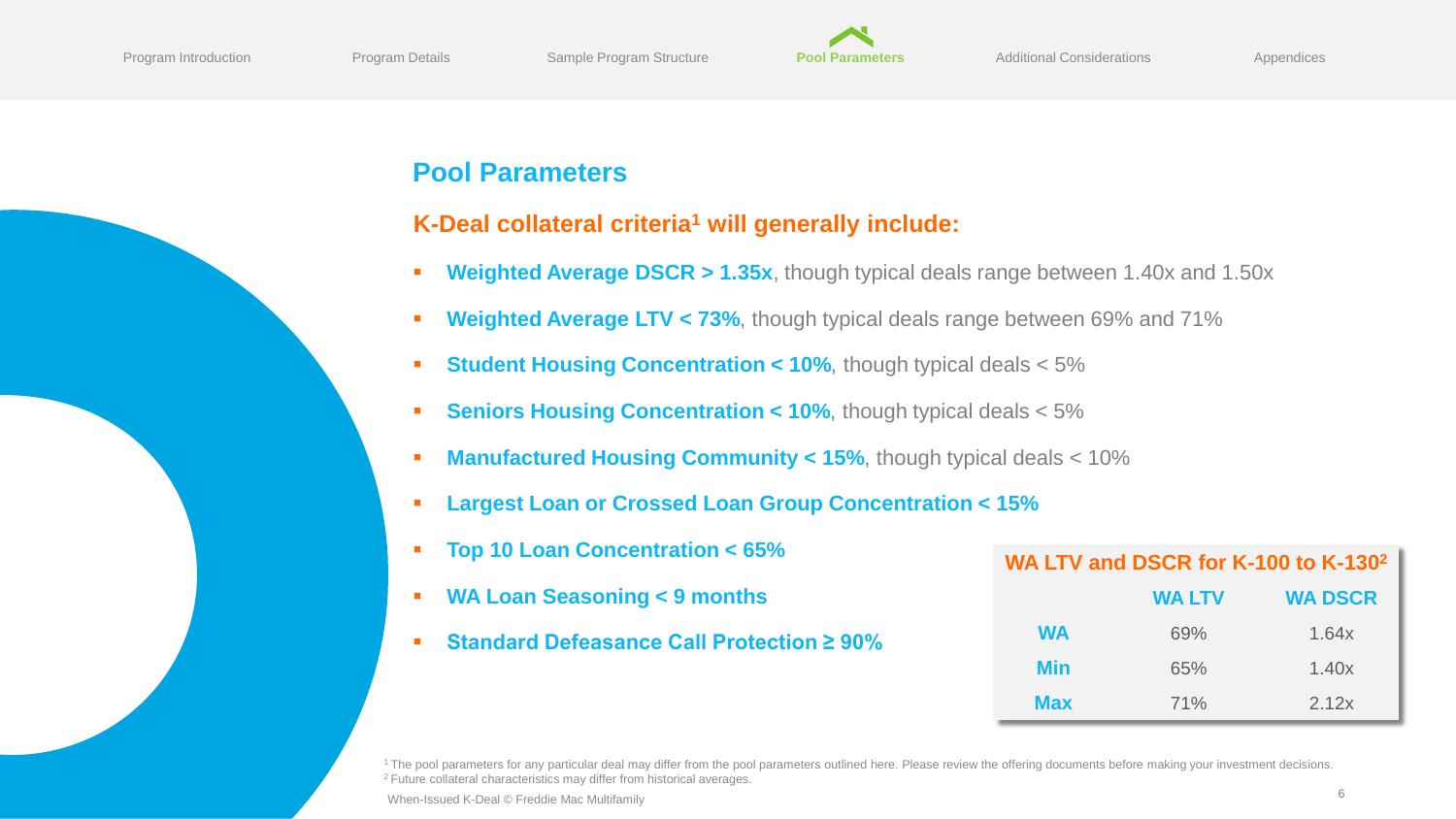<span id="page-7-0"></span>

# **Tax Considerations**

- K-Deal REMIC qualification is not impacted
- For each class of WI Trust certificates, the arrangement will be treated as a forward contract solely for U.S. federal income tax purposes
- Tax opinions to be provided generally to the effect that:
	- The WI Trust will be classified as one or more "grantor trusts"
	- A transfer of K-Deal certificates to the WI Trust in performance of the forward contract on the K-Deal settlement date will not result in tax gain or loss to an investor
- A redemption of a class of WI Trust certificates may result in a tax gain or loss to an investor
- Coupon payments prior to the K-Deal settlement date will be treated as payments of U.S.-source income and non-U.S. investors will be subject to U.S. withholding tax

# **Automatic Termination**

Redemption of each class of WI Trust certificates if the related class of K-Deal certificates is not delivered in Settlement Window

■ Settlement Window: The corresponding class of K-Deal certificates must be delivered into the WI Trust within 90 days. If the window is passed, the related class of WI Trust certificates will be redeemed at the original principal balance plus a Yield Maintenance Payment (see Yield Maintenance Payment in the attached Appendix) to compensate the investor for changes in reference interest rates. WI Trust automatically terminates if no K-Deal certificates are delivered.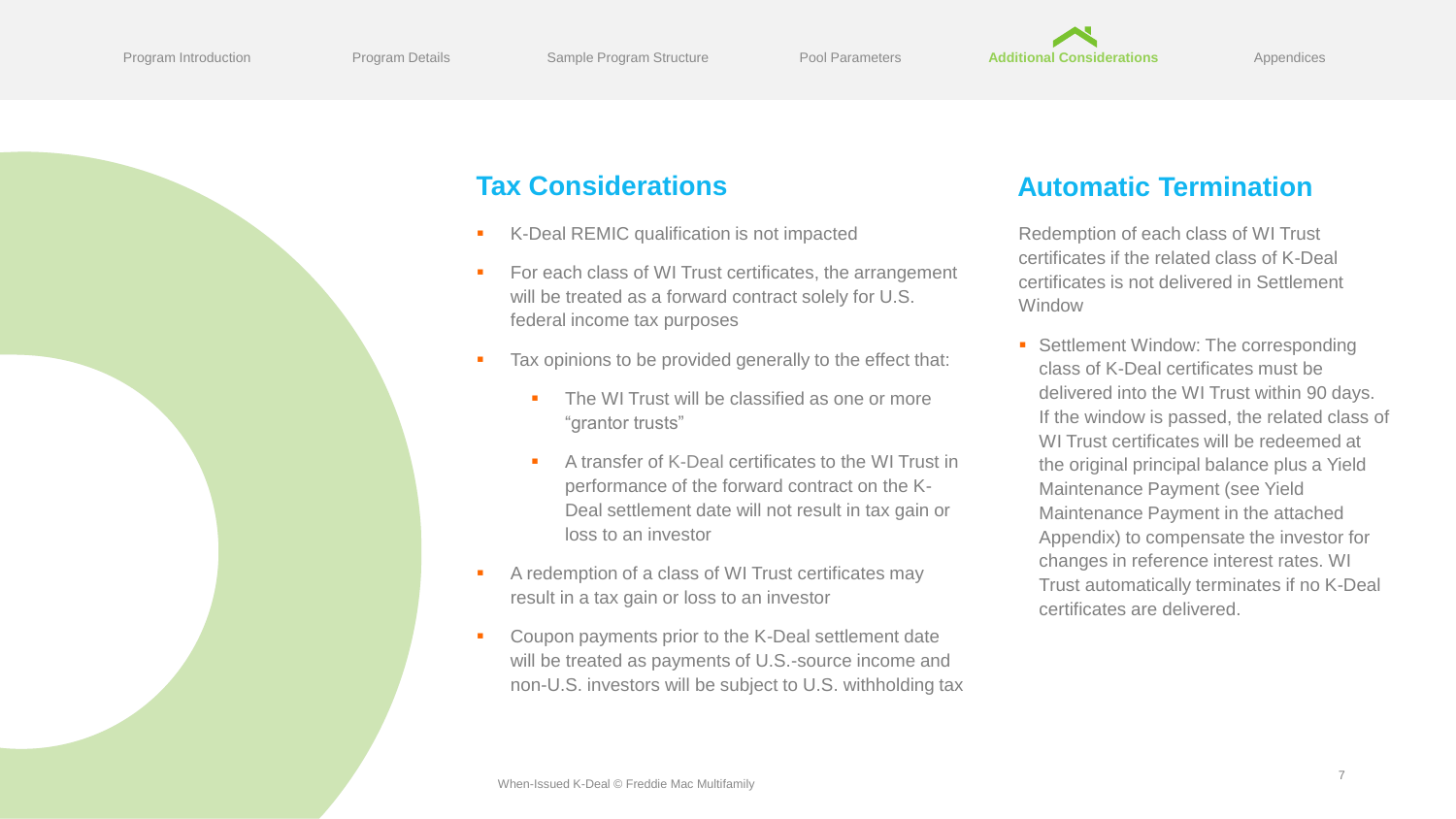

# <span id="page-8-0"></span>**Appendix A: WI-K143 Transaction Highlight**

**Overview of Deal Structure** (Pricing Date: March 15, 2022)

| <b>Class</b>                     | <b>Initial Principal or Notional Amount</b> | <b>Pricing Spread</b> | Assumed<br>Weighted<br><b>Average Life</b> |
|----------------------------------|---------------------------------------------|-----------------------|--------------------------------------------|
| <b>Offered K143 Certificates</b> |                                             |                       |                                            |
| $A-2$                            | \$850,000,000                               | $S + 86$              | 10.25                                      |
| $A-M$                            | \$195,000,000                               | $S + 95$              | 10.25                                      |
| <b>Total Guaranteed</b>          | \$1,045,000,000                             |                       |                                            |

#### **Pool Parameters<sup>1</sup>**

| <b>Mortgages Backing the Expected</b><br><b>Underlying SPC Class</b>    | Multifamily Fixed-Rate Mortgage Loans |
|-------------------------------------------------------------------------|---------------------------------------|
| <b>WA DSCR</b> $> 1.35x$                                                |                                       |
| WA LTV $< 73\%$                                                         |                                       |
| <b>Student Loan Concentration &lt; 10%</b>                              |                                       |
| <b>Seniors Loan Concentration</b> $\lt$ 10%                             |                                       |
| <b>MHC Concentration</b> $\lt$ 15%                                      |                                       |
| <b>Largest Loan or Crossed Loan Group</b><br><b>Concentration</b>       | < 15%                                 |
| Top 10 Loan Concentration $\leq 65\%$                                   |                                       |
| <b>WA Loan Seasoning</b> $\leq 9$ months                                |                                       |
| <b>Standard Defeasance Call Protection</b> >= 90%<br>Minimum $CE = 5\%$ |                                       |
| <b>Mortgages Backing the Expected</b><br><b>Underlying SPC Class</b>    | Multifamily Fixed-Rate Mortgage Loans |

### **Structural Diagram**



### **Breakdown of Investors (A-M and A2 Classes)<sup>2</sup>**



1 SPCs eligible for transfer to the FHMS WI-K143 Trust will consist of fixed rate, K-Deal SPCs (Class A-M SPCs) which will be indirectly backed by a pool of fixed-rate mortgages with the following characteristics (the "Pool Parameters"), among others, as more particularly described in the Offering Circular Supplement. 2 As of the Closing Date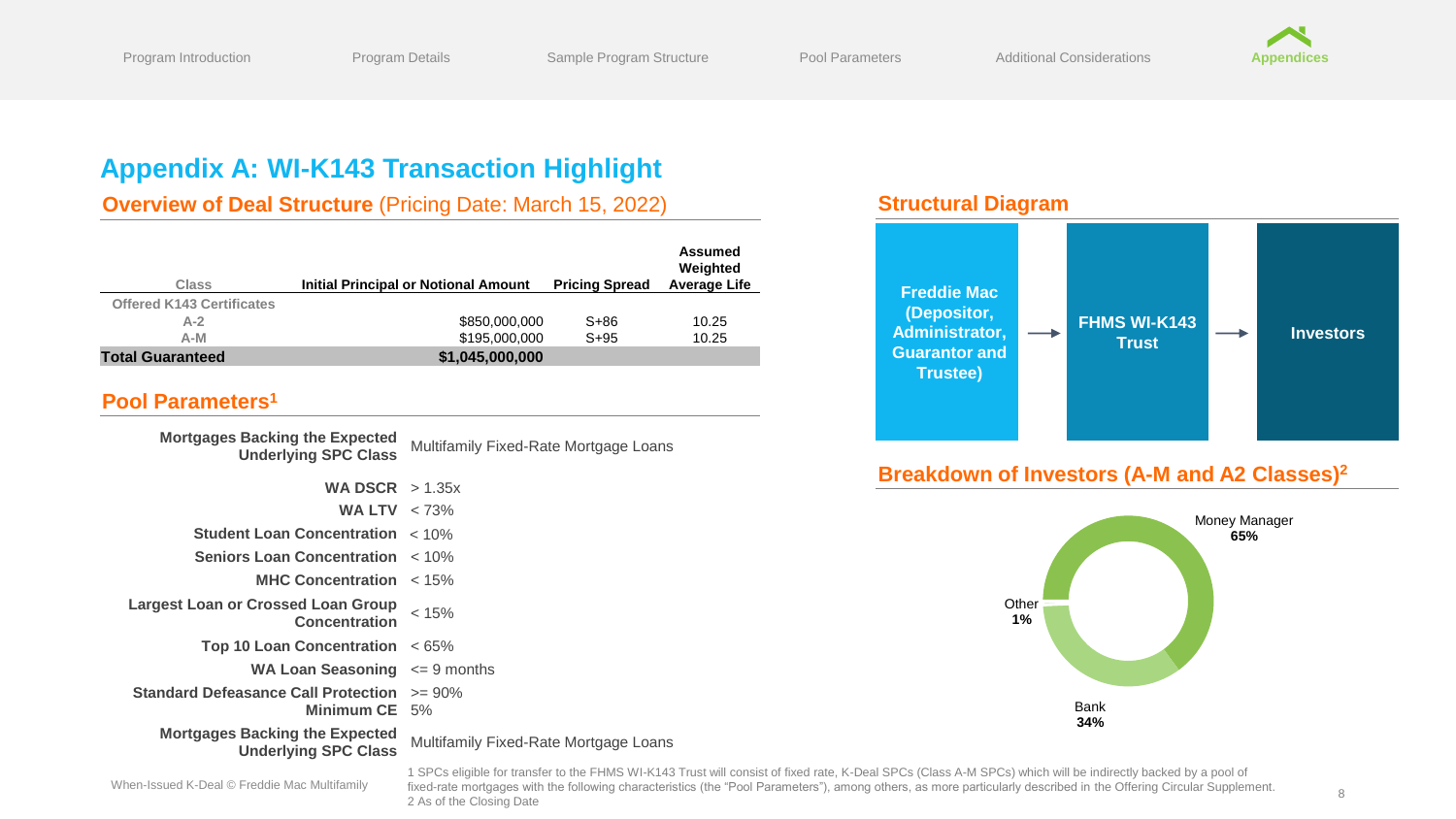

# **Appendix B: Yield Maintenance Payment1,2**

### **Below is a sample Yield Maintenance (YM) payment in the event of an Automatic Termination. The YM payment is intended to compensate an investor who took duration risk.**

**N** – The number of months remaining to a date which is three months before the final payment date (minimum 84 or 120 months)

**Coupon** – The Coupon set at the time of pricing the WI Trust certificates

**ARR** – At the WI K-Deal Trust termination, the Assumed Reinvestment Rate is set based on the interpolated CMT curve for the remaining term of the WI K-Deal Trust, set five business days before the prepayment date

**PVF** – Present Value of Annuity : [1 - (1 / 1 +ARR)<sup>^N</sup> ] / ARR

UPB \* [ (Coupon /12) – (ARR /12) ] \* [ [ 1 - (1 / (1 + ARR /12))^N ] / (ARR/12) ] = YM Due **UPB Excess Interest PV Factor**

**Example** – Coupon =  $1.50\%$ , ARR =  $1.30\%$ , N =  $120$  months, Remaining UPB = \$10 million

10,000,000 \* [ (1.50%/12) – (1.30%/12) ] \* [ [ 1 - (1 / (1 + 1.30%/12))^120 ] / (1.30%/12) ] = \$187,450

<sup>1</sup> The YM payment for any particular deal may differ from the YM payment outlined here and is computed separately on each class of WI Trust certificates. Please review the offering documents before making your investment <sup>2</sup> The YM payment may not be negative and is floored at 0.

When-Issued K-Deal © Freddie Mac Multifamily